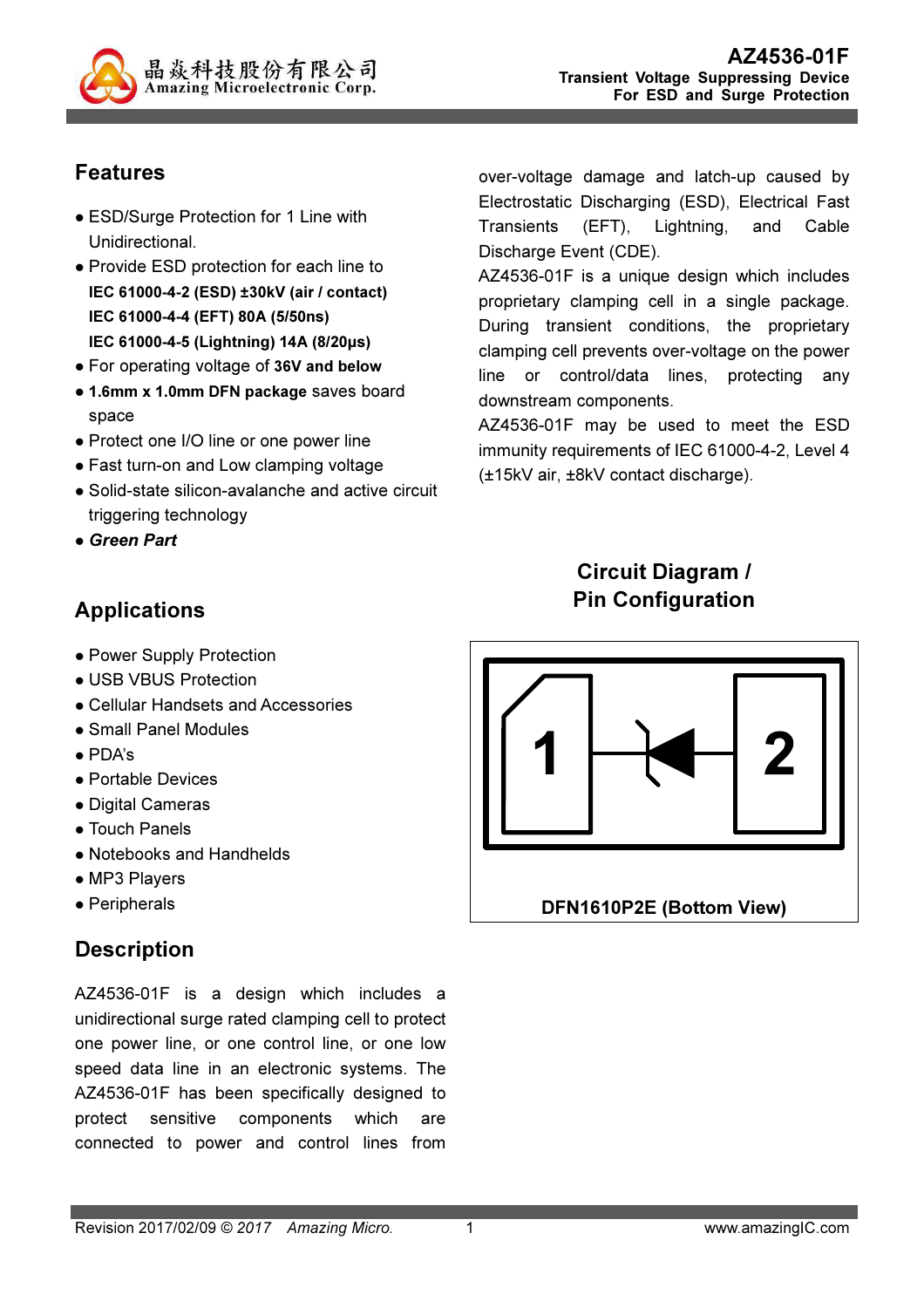

#### **SPECIFICATIONS**

| <b>ABSOLUTE MAXIMUM RATINGS</b>           |                        |                 |              |  |
|-------------------------------------------|------------------------|-----------------|--------------|--|
| <b>PARAMETER</b>                          | <b>SYMBOL</b>          | <b>RATING</b>   | <b>UNITS</b> |  |
| Peak Pulse Current ( $tp = 8/20\mu s$ )   | <b>I</b> pp            | 14              | A            |  |
| Operating Supply Voltage (pin-1 to pin-2) | $V_{DC}$               | 39.6            | V            |  |
| ESD per IEC 61000-4-2 (Air)               | $V_{ESD-1}$            | ±30             | kV           |  |
| ESD per IEC 61000-4-2 (Contact)           | $V_{ESD-2}$            | ±30             | kV           |  |
| <b>Lead Soldering Temperature</b>         | $T_{\texttt{SOL}}$     | 260 (10 sec.)   | $^{\circ}C$  |  |
| <b>Operating Temperature</b>              | $T_{OP}$               | $-55$ to $+85$  | $\rm ^{o}C$  |  |
| Storage Temperature                       | ${\sf T}_{\text{STO}}$ | $-55$ to $+150$ | $^{\circ}C$  |  |

| <b>ELECTRICAL CHARACTERISTICS</b> |                         |                                                |             |            |            |              |
|-----------------------------------|-------------------------|------------------------------------------------|-------------|------------|------------|--------------|
| <b>PARAMETER</b>                  | <b>SYMBOL</b>           | <b>CONDITIONS</b>                              | <b>MINI</b> | <b>TYP</b> | <b>MAX</b> | <b>UNITS</b> |
| <b>Reverse Stand-Off</b>          |                         |                                                |             |            | 36         | $\vee$       |
| Voltage                           | <b>V</b> <sub>RWM</sub> | pin-1 to pin-2, $T=25$ °C                      |             |            |            |              |
| Reverse Leakage                   |                         | $V_{\text{RWM}}$ = 36V, T=25 °C, pin-1 to      |             |            | 1          |              |
| Current                           | $I_{\text{Leak}}$       | pin-2                                          |             |            |            | μA           |
| Reverse Breakdown                 |                         |                                                | 40          |            | 46         | $\vee$       |
| Voltage                           | $V_{BV}$                | $I_{BV}$ = 1mA, T=25 °C, pin-1 to pin-2        |             |            |            |              |
| <b>Forward Voltage</b>            | $V_F$                   | $I_F = 15 \text{mA}$ , T=25 °C, pin-2 to pin-1 | 0.6         |            | 1.2        | V            |
|                                   |                         | $I_{PP}$ =5A, tp=8/20 $\mu$ s, T=25 °C,        |             | 45         |            | V            |
| Surge Clamping                    |                         | pin-1 to pin-2                                 |             |            |            |              |
| Voltage                           | $V_{CL-surge}$          | I <sub>PP</sub> =14A, tp=8/20µs, T=25 °C,      |             |            |            |              |
|                                   |                         | pin-1 to pin-2                                 |             | 52         |            | V            |
| <b>ESD Clamping</b>               |                         | IEC 61000-4-2 +8kV ( $I_{TLP}$ = 16A),         |             |            |            |              |
| Voltage (Note 1)                  | $V_{\text{clamp}}$      | T=25 °C, Contact mode, pin-1 to                |             | 44         |            | $\vee$       |
|                                   |                         | pin-2                                          |             |            |            |              |
| <b>ESD Dynamic</b>                | $R_{\text{dynamic}}$    | IEC 61000-4-2 0~+8kV, T=25 °C,                 |             | 0.14       |            | $\Omega$     |
| <b>Turn-on Resistance</b>         |                         | Contact mode, pin-1 to pin-2                   |             |            |            |              |
| Channel Input                     | $C_{IN}$                | $V_R$ = 0V, f = 1MHz, T=25 °C, pin-1           |             | 160        |            | рF           |
| Capacitance                       |                         | to pin-2                                       |             |            |            |              |

Note 1: ESD Clamping Voltage was measured by Transmission Line Pulsing (TLP) System.

TLP conditions:  $Z_0$ = 50 $\Omega$ ,  $t_p$ = 100ns,  $t_r$ = 1ns.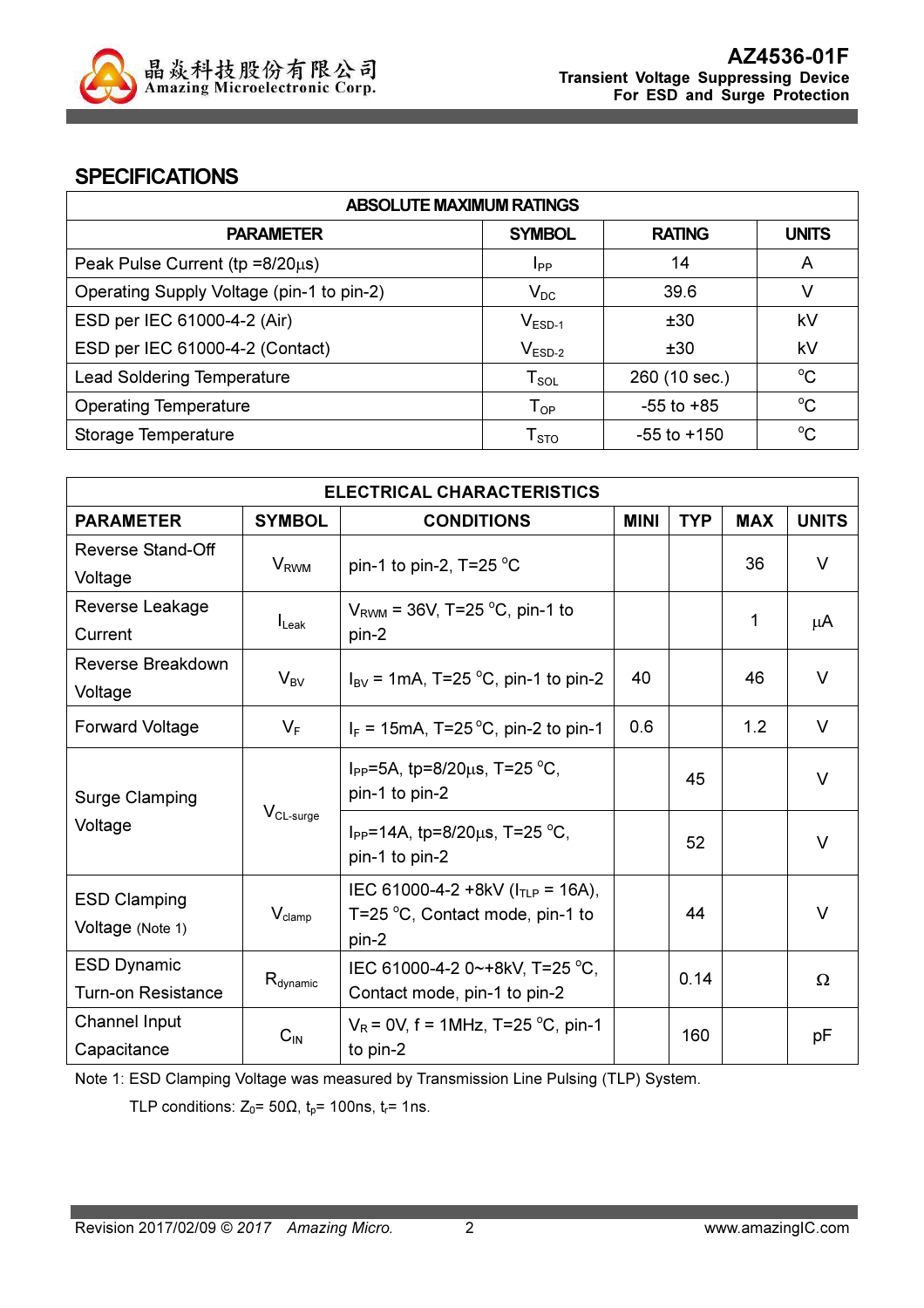

# Typical Characteristics

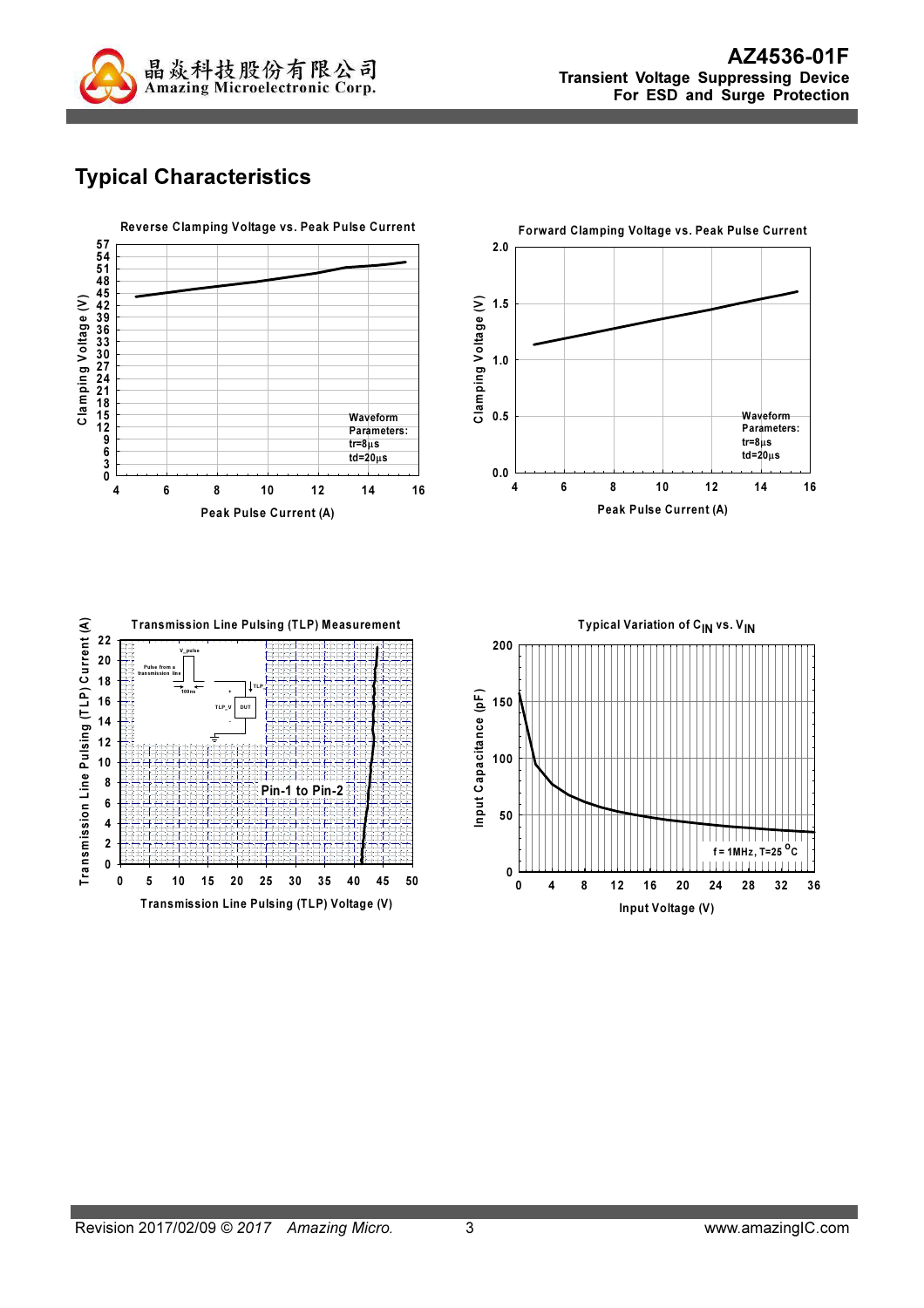

# Applications Information

The AZ4536-01F is designed to protect one line against System ESD/EFT/Lightning pulses by clamping them to an acceptable reference.

The usage of the AZ4536-01F is shown in Fig. 1. Protected lines, such as data lines, control lines, or power lines, are connected at pin 1. The pin 2 should be connected directly to a ground plane on the board. All path lengths connected to the pins of AZ4536-01F should be kept as short as possible to minimize parasitic inductance in the board traces.

In order to obtain enough suppression of ESD induced transient, good circuit board is critical. Thus, the following guidelines are recommended:

- Minimize the path length between the protected lines and the AZ4536-01F.
- Place the AZ4536-01F near the input terminals or connectors to restrict transient coupling.
- The ESD current return path to ground should be kept as short as possible.
- Use ground planes whenever possible.
- NEVER route critical signals near board edges and near the lines which the ESD transient easily injects to.



Fig. 1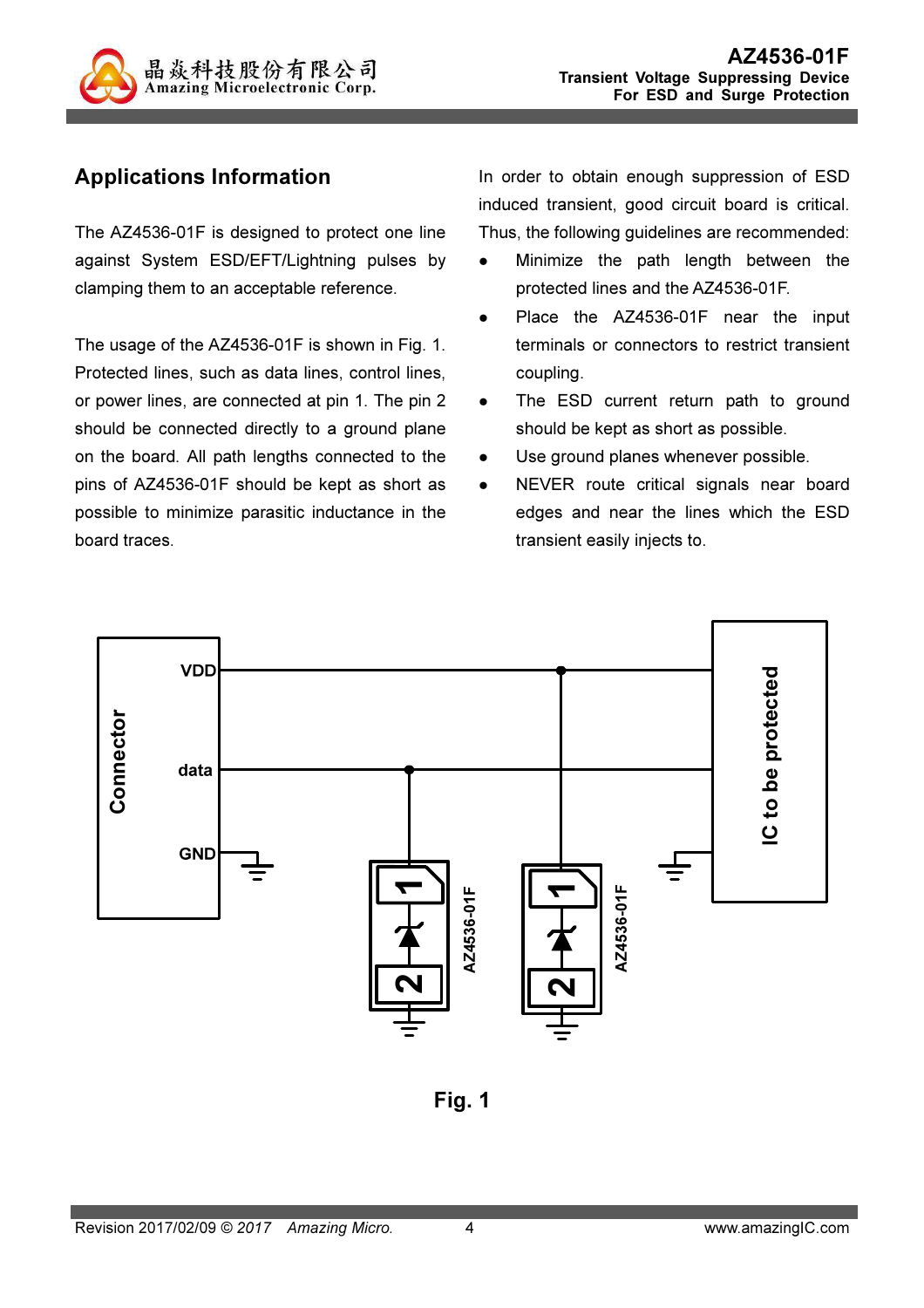

Fig. 2 shows another simplified example of using AZ4536-01F to protect the control lines, low speed data lines, and power lines from ESD transient stress.



Fig. 2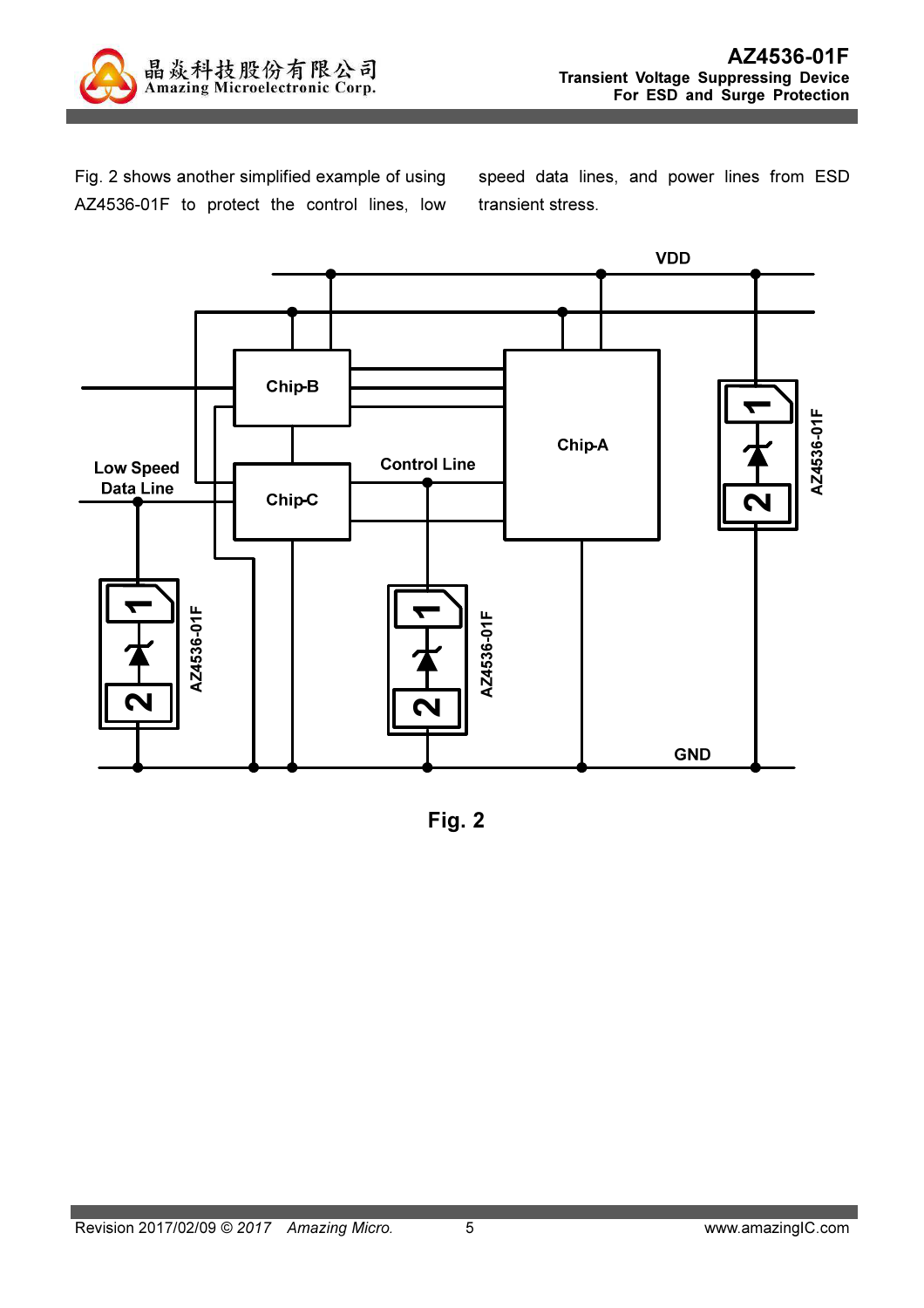

### Mechanical Details











#### PACKAGE DIMENSIONS

| <b>SYMBOL</b>  | <b>Millimeter</b> |      |      |  |
|----------------|-------------------|------|------|--|
|                | Min.              | Typ. | Max. |  |
| A              | 0.95              | 1.00 | 1.05 |  |
| в              | 1.55              | 1.60 | 1.65 |  |
| C              | 0.75              | 0.80 | 0.85 |  |
| D              | 0.45              | 0.50 | 0.55 |  |
| D <sub>1</sub> |                   | 0.02 | 0.05 |  |
| E              | <b>1.10BSC</b>    |      |      |  |
| F              | 0.10              | 0.15 | 0.20 |  |
| Н              | 0.15              | 0.20 | 0.25 |  |
| L              | 0.35              | 0.40 | 0.45 |  |

# LAND LAYOUT



#### Notes:

This LAND LAYOUT is for reference purposes only. Please consult your manufacturing partners to ensure your company's PCB design guidelines are met.